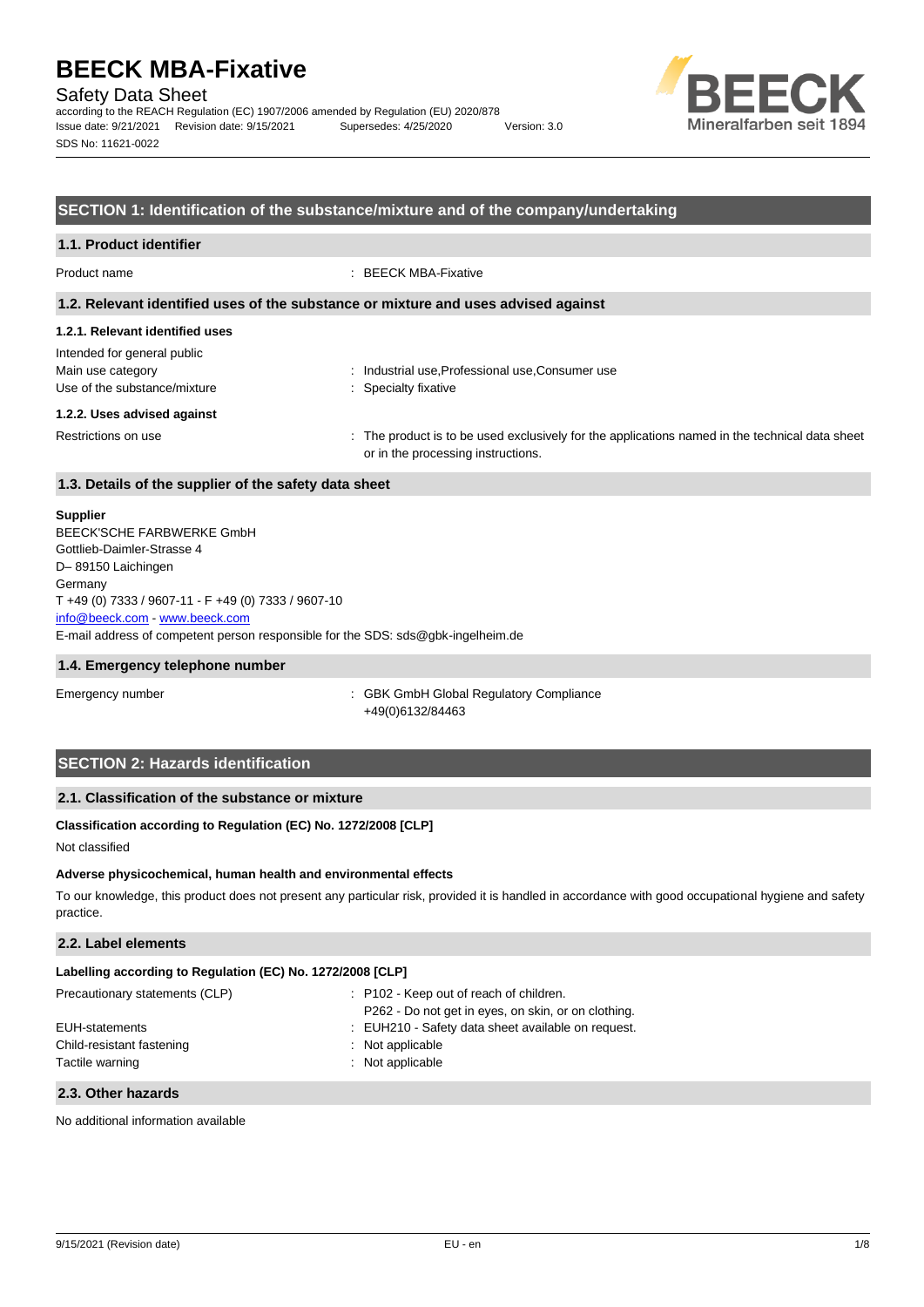Safety Data Sheet

according to the REACH Regulation (EC) 1907/2006 amended by Regulation (EU) 2020/878 SDS No: 11621-0022



# **SECTION 3: Composition/information on ingredients**

# **3.1. Substances**

Not applicable

# **3.2. Mixtures**

This mixture does not contain any substances to be mentioned according to the criteria of section 3.2 of REACH Annex II

# **SECTION 4: First aid measures**

# **4.1. Description of first aid measures**

| First-aid measures after inhalation   | : Remove person to fresh air and keep comfortable for breathing. |
|---------------------------------------|------------------------------------------------------------------|
| First-aid measures after skin contact | Wash skin with plenty of water.                                  |
| First-aid measures after eye contact  | : Rinse eyes with water as a precaution.                         |
| First-aid measures after ingestion    | : Call a poison center or a doctor if you feel unwell.           |
|                                       |                                                                  |

# **4.2. Most important symptoms and effects, both acute and delayed**

No additional information available

# **4.3. Indication of any immediate medical attention and special treatment needed**

Treat symptomatically.

| <b>SECTION 5: Firefighting measures</b>                    |                                                                                                                                             |  |
|------------------------------------------------------------|---------------------------------------------------------------------------------------------------------------------------------------------|--|
| 5.1. Extinguishing media                                   |                                                                                                                                             |  |
| Suitable extinguishing media                               | : Water spray. Dry powder. Foam. Carbon dioxide.                                                                                            |  |
| 5.2. Special hazards arising from the substance or mixture |                                                                                                                                             |  |
| Hazardous decomposition products in case of fire           | : Toxic fumes may be released.                                                                                                              |  |
| 5.3. Advice for firefighters                               |                                                                                                                                             |  |
| Protection during firefighting                             | : Do not attempt to take action without suitable protective equipment. Self-contained<br>breathing apparatus. Complete protective clothing. |  |

| <b>SECTION 6: Accidental release measures</b>                            |                                                                                                                                                                |  |  |
|--------------------------------------------------------------------------|----------------------------------------------------------------------------------------------------------------------------------------------------------------|--|--|
| 6.1. Personal precautions, protective equipment and emergency procedures |                                                                                                                                                                |  |  |
| 6.1.1. For non-emergency personnel                                       |                                                                                                                                                                |  |  |
| Emergency procedures                                                     | : Ventilate spillage area.                                                                                                                                     |  |  |
| 6.1.2. For emergency responders                                          |                                                                                                                                                                |  |  |
| Protective equipment                                                     | : Do not attempt to take action without suitable protective equipment. For further information<br>refer to section 8: "Exposure controls/personal protection". |  |  |
| 6.2. Environmental precautions                                           |                                                                                                                                                                |  |  |
| Avoid release to the environment.                                        |                                                                                                                                                                |  |  |
| 6.3. Methods and material for containment and cleaning up                |                                                                                                                                                                |  |  |
| Methods for cleaning up<br>Other information                             | : Take up liquid spill into absorbent material.<br>: Dispose of materials or solid residues at an authorized site.                                             |  |  |
| 6.4. Reference to other sections                                         |                                                                                                                                                                |  |  |
| For further information refer to section 13.                             |                                                                                                                                                                |  |  |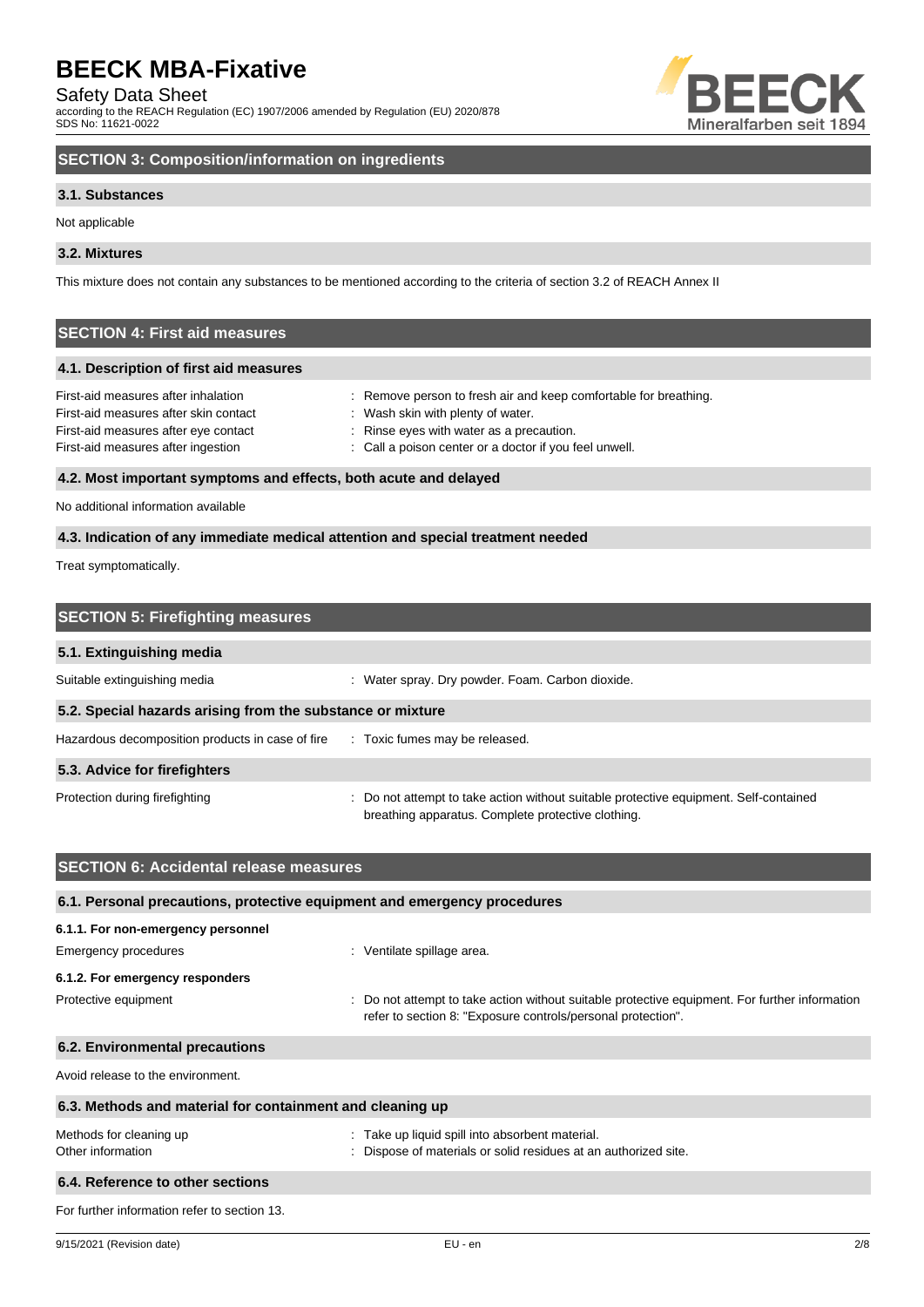# Safety Data Sheet

according to the REACH Regulation (EC) 1907/2006 amended by Regulation (EU) 2020/878 SDS No: 11621-0022



# **SECTION 7: Handling and storage**

# **7.1. Precautions for safe handling**

Precautions for safe handling state is ensure good ventilation of the work station. Wear personal protective equipment. Hygiene measures states of the state of the not eat, drink or smoke when using this product. Always wash hands after handling the product.

# **7.2. Conditions for safe storage, including any incompatibilities**

| Storage conditions  | : Store in a |
|---------------------|--------------|
| Storage temperature | : $5-25$ °C  |

: Store in a well-ventilated place. Keep cool. Keep out of frost.

# **7.3. Specific end use(s)**

See Section 1.

# **SECTION 8: Exposure controls/personal protection**

#### **8.1. Control parameters**

### **8.1.1 National occupational exposure and biological limit values**

No additional information available

# **8.1.2. Recommended monitoring procedures**

No additional information available

# **8.1.3. Air contaminants formed**

No additional information available

# **8.1.4. DNEL and PNEC**

No additional information available

#### **8.1.5. Control banding**

No additional information available

# **8.2. Exposure controls**

# **8.2.1. Appropriate engineering controls**

#### **Appropriate engineering controls:**

Ensure good ventilation of the work station.

#### **8.2.2. Personal protection equipment**

**Personal protective equipment symbol(s):**



# **8.2.2.1. Eye and face protection**

**Eye protection:** Safety glasses

**8.2.2.2. Skin protection**

**Skin and body protection:** Wear suitable protective clothing

**Hand protection:** Protective gloves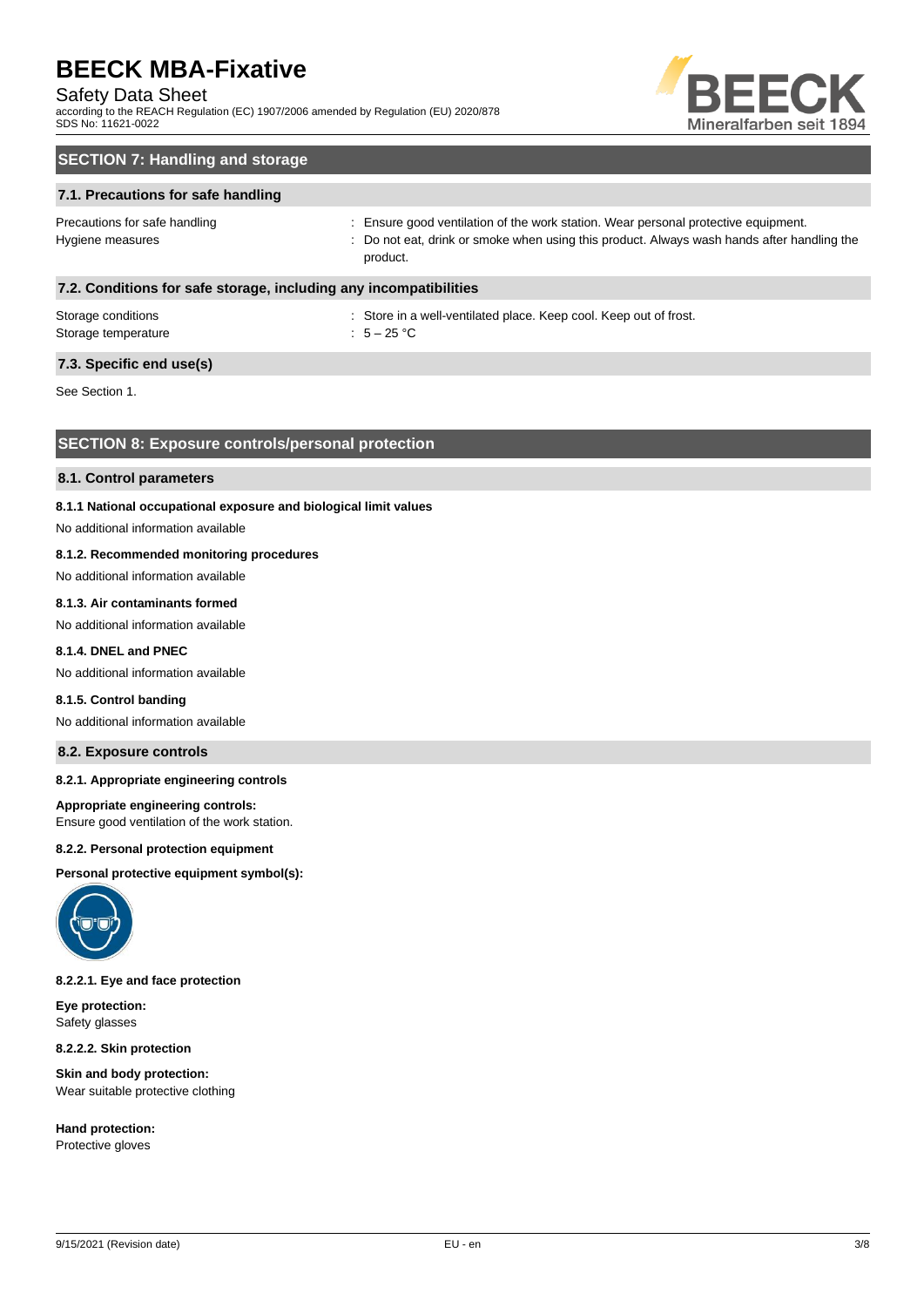# Safety Data Sheet

according to the REACH Regulation (EC) 1907/2006 amended by Regulation (EU) 2020/878 SDS No: 11621-0022

### **8.2.2.3. Respiratory protection**

#### **Respiratory protection:**

In case of insufficient ventilation, wear suitable respiratory equipment

#### **8.2.2.4. Thermal hazards**

No additional information available

### **8.2.3. Environmental exposure controls**

# **Environmental exposure controls:**

Avoid release to the environment.

# **SECTION 9: Physical and chemical properties**

# **9.1. Information on basic physical and chemical properties**

| Physical state                                  | Liquid                |
|-------------------------------------------------|-----------------------|
| Colour                                          | milky.                |
| Odour                                           | Mild.                 |
| Odour threshold                                 | Not available         |
| Melting point                                   | Not available         |
| Freezing point                                  | Not available         |
| Boiling point                                   | Not available         |
| Flammability                                    | Not applicable        |
| <b>Explosive limits</b>                         | Not available         |
| Lower explosive limit (LEL)                     | Not available         |
| Upper explosive limit (UEL)                     | Not available         |
| Flash point                                     | Not available         |
| Auto-ignition temperature                       | Not available         |
| Decomposition temperature                       | Not available         |
| рH                                              | 11                    |
| Viscosity, kinematic                            | Not available         |
| Viscosity, dynamic                              | $< 500$ mPa $\cdot$ s |
| Solubility                                      | Not available         |
| Partition coefficient n-octanol/water (Log Kow) | Not available         |
| Vapour pressure                                 | Not available         |
| Vapour pressure at 50 °C                        | Not available         |
| Density                                         | 1.17 $q/cm^3$         |
| Relative density                                | Not available         |
| Relative vapour density at 20 °C                | Not available         |
| Particle size                                   | Not applicable        |
| Particle size distribution                      | Not applicable        |
| Particle shape                                  | Not applicable        |
| Particle aspect ratio                           | Not applicable        |
| Particle aggregation state                      | Not applicable        |
| Particle agglomeration state                    | Not applicable        |
| Particle specific surface area                  | Not applicable        |
| Particle dustiness                              | Not applicable        |
|                                                 |                       |

# **9.2. Other information**

# **9.2.1. Information with regard to physical hazard classes**

No additional information available

#### **9.2.2. Other safety characteristics**

VOC content : 0 g/l

# **SECTION 10: Stability and reactivity**

# **10.1. Reactivity**

The product is non-reactive under normal conditions of use, storage and transport.

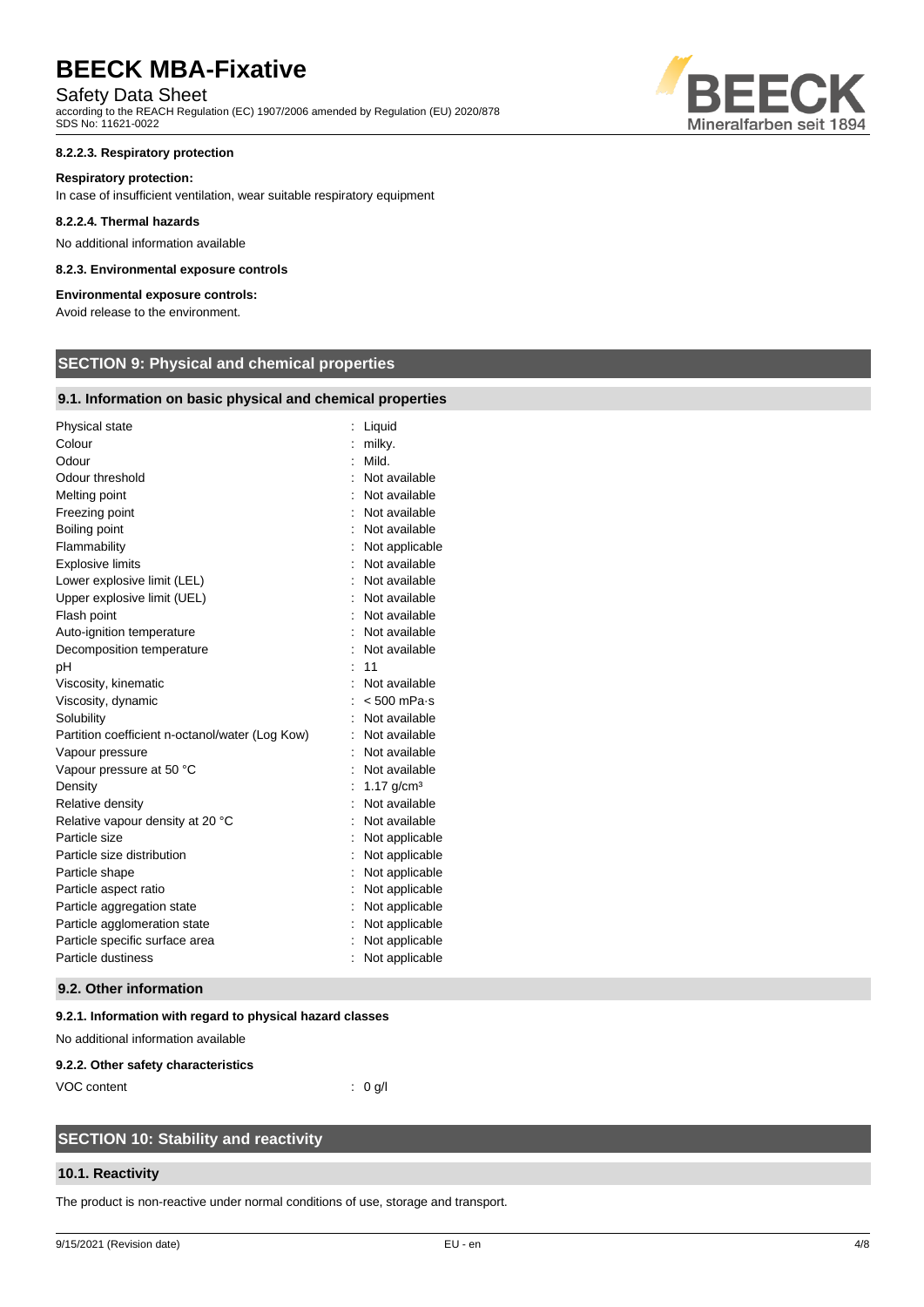Safety Data Sheet

according to the REACH Regulation (EC) 1907/2006 amended by Regulation (EU) 2020/878 SDS No: 11621-0022



# **10.2. Chemical stability**

Stable under normal conditions.

#### **10.3. Possibility of hazardous reactions**

No dangerous reactions known under normal conditions of use.

# **10.4. Conditions to avoid**

None under recommended storage and handling conditions (see section 7).

### **10.5. Incompatible materials**

No additional information available

# **10.6. Hazardous decomposition products**

Under normal conditions of storage and use, hazardous decomposition products should not be produced.

# **SECTION 11: Toxicological information**

# **11.1. Information on hazard classes as defined in Regulation (EC) No 1272/2008**

| Acute toxicity (oral)             | : Not classified           |
|-----------------------------------|----------------------------|
| Acute toxicity (dermal)           | : Not classified           |
| Acute toxicity (inhalation)       | : Not classified           |
| Skin corrosion/irritation         | : Not classified<br>pH: 11 |
| Serious eye damage/irritation     | : Not classified<br>pH: 11 |
| Respiratory or skin sensitisation | : Not classified           |
| Germ cell mutagenicity            | : Not classified           |
| Carcinogenicity                   | : Not classified           |
| Reproductive toxicity             | : Not classified           |
| STOT-single exposure              | : Not classified           |
| STOT-repeated exposure            | : Not classified           |
| Aspiration hazard                 | : Not classified           |

### **11.2. Information on other hazards**

No additional information available

| <b>SECTION 12: Ecological information</b>                                        |                                                                                                                                                |  |  |
|----------------------------------------------------------------------------------|------------------------------------------------------------------------------------------------------------------------------------------------|--|--|
| 12.1. Toxicity                                                                   |                                                                                                                                                |  |  |
| Ecology - general<br>Hazardous to the aquatic environment, short-term<br>(acute) | : The product is not considered harmful to aquatic organisms nor to cause long-term adverse<br>effects in the environment.<br>: Not classified |  |  |
| Hazardous to the aquatic environment, long-term<br>(chronic)                     | : Not classified                                                                                                                               |  |  |
| 12.2. Persistence and degradability                                              |                                                                                                                                                |  |  |
| No additional information available                                              |                                                                                                                                                |  |  |
| 12.3. Bioaccumulative potential                                                  |                                                                                                                                                |  |  |
| No additional information available                                              |                                                                                                                                                |  |  |
| 12.4. Mobility in soil                                                           |                                                                                                                                                |  |  |
| No additional information available                                              |                                                                                                                                                |  |  |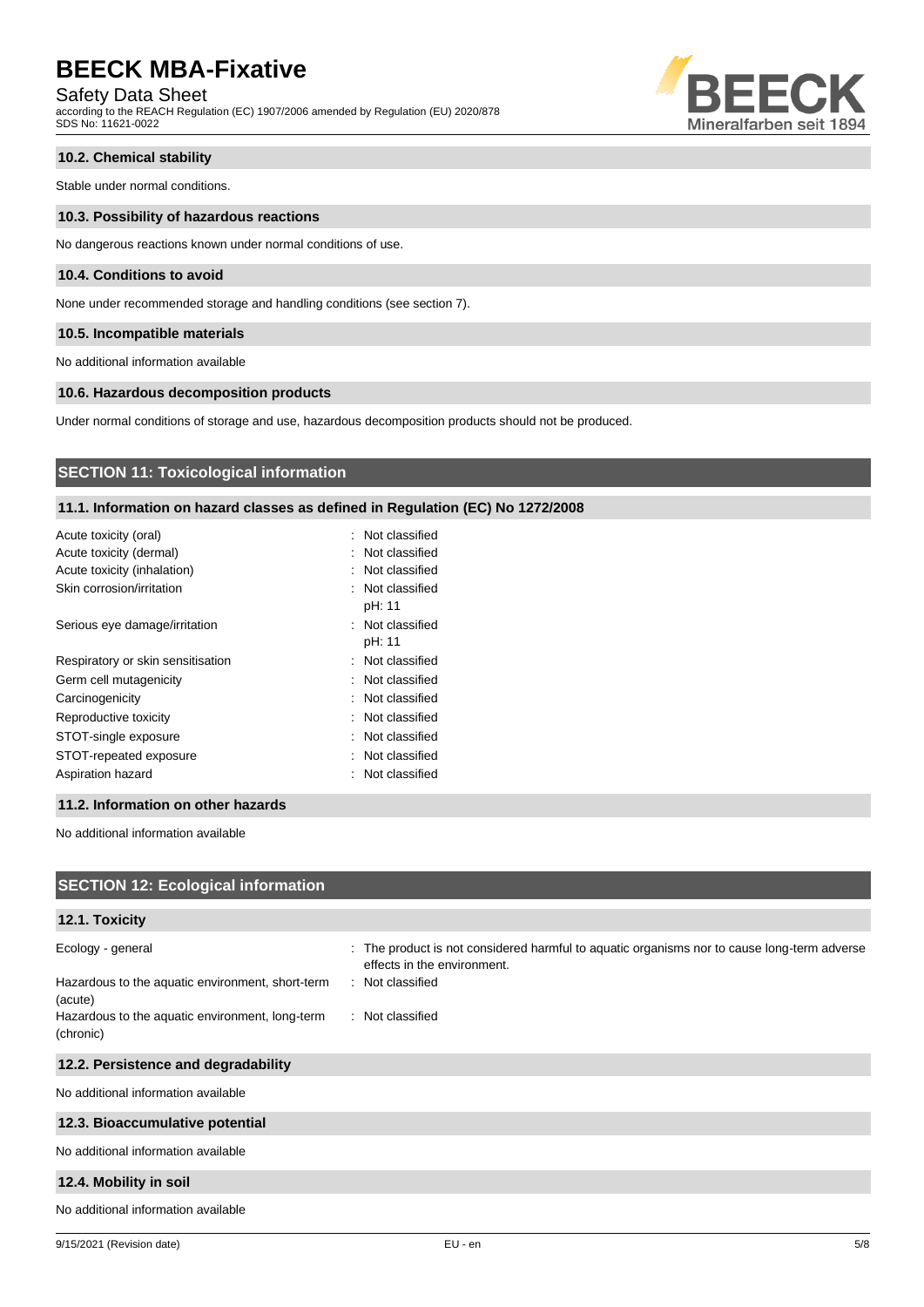# Safety Data Sheet

according to the REACH Regulation (EC) 1907/2006 amended by Regulation (EU) 2020/878 SDS No: 11621-0022



# **12.5. Results of PBT and vPvB assessment**

No additional information available

### **12.6. Endocrine disrupting properties**

No additional information available

# **12.7. Other adverse effects**

No additional information available

# **SECTION 13: Disposal considerations**

# **13.1. Waste treatment methods**

Waste treatment methods : Dispose of contents/container in accordance with licensed collector's sorting instructions.

European List of Waste (LoW) code : 08 01 12 - waste paint and varnish other than those mentioned in 08 01 11

# **SECTION 14: Transport information**

# In accordance with ADR / IMDG / IATA / ADN / RID

| <b>ADR</b>                             | <b>IMDG</b>   | <b>IATA</b>   | <b>ADN</b>    | <b>RID</b>    |
|----------------------------------------|---------------|---------------|---------------|---------------|
| 14.1. UN number or ID number           |               |               |               |               |
| Not regulated                          | Not regulated | Not regulated | Not regulated | Not regulated |
| 14.2. UN proper shipping name          |               |               |               |               |
| Not regulated                          | Not regulated | Not regulated | Not regulated | Not regulated |
| 14.3. Transport hazard class(es)       |               |               |               |               |
| Not regulated                          | Not regulated | Not regulated | Not regulated | Not regulated |
| 14.4. Packing group                    |               |               |               |               |
| Not regulated                          | Not regulated | Not regulated | Not regulated | Not regulated |
| 14.5. Environmental hazards            |               |               |               |               |
| Not regulated                          | Not regulated | Not regulated | Not regulated | Not regulated |
| No supplementary information available |               |               |               |               |

# **14.6. Special precautions for user**

**Overland transport**

Not regulated

# **Transport by sea**

Not regulated

# **Air transport**

Not regulated

# **Inland waterway transport**

Not regulated

# **Rail transport**

Not regulated

# **14.7. Maritime transport in bulk according to IMO instruments**

Not applicable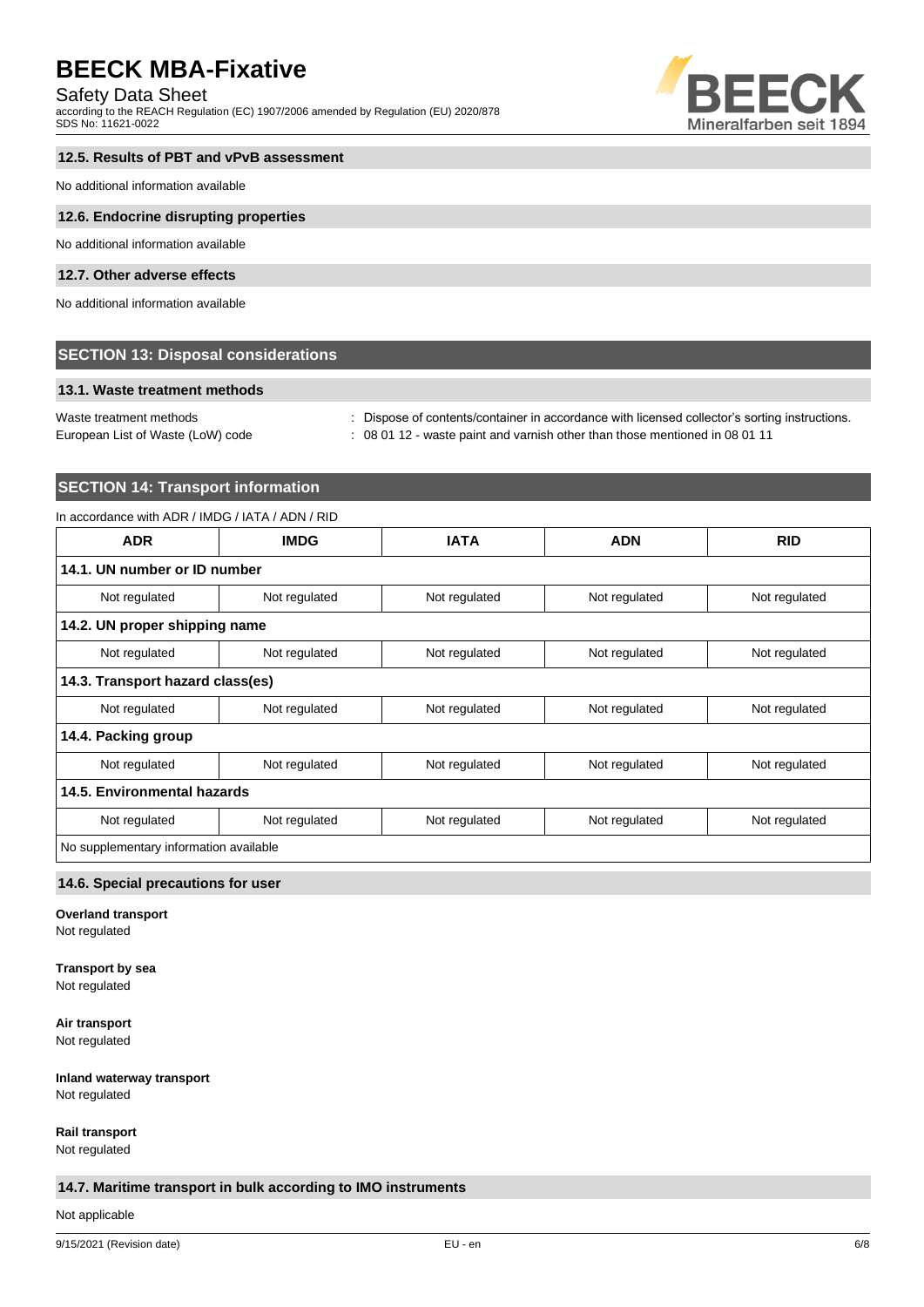Safety Data Sheet

according to the REACH Regulation (EC) 1907/2006 amended by Regulation (EU) 2020/878 SDS No: 11621-0022



# **SECTION 15: Regulatory information**

**15.1. Safety, health and environmental regulations/legislation specific for the substance or mixture**

# **15.1.1. EU-Regulations**

Contains no REACH substances with Annex XVII restrictions

Contains no substance on the REACH candidate list

Contains no REACH Annex XIV substances

Contains no substance subject to Regulation (EU) No 649/2012 of the European Parliament and of the Council of 4 July 2012 concerning the export and import of hazardous chemicals.

Contains no substance subject to Regulation (EU) No 2019/1021 of the European Parliament and of the Council of 20 June 2019 on persistent organic pollutants

Contains no substance subject to Regulation (EU) 2019/1148 of the European Parliament and of the Council of 20 June 2019 on the marketing and use of explosives precursors.

VOC content : 0 g/l

#### **15.1.2. National regulations**

No additional information available

#### **15.2. Chemical safety assessment**

No chemical safety assessment has been carried out

# **SECTION 16: Other information**

| <b>Abbreviations and acronyms:</b> |                                                                                                 |  |
|------------------------------------|-------------------------------------------------------------------------------------------------|--|
| <b>ADN</b>                         | European Agreement concerning the International Carriage of Dangerous Goods by Inland Waterways |  |
| <b>ADR</b>                         | European Agreement concerning the International Carriage of Dangerous Goods by Road             |  |
| <b>ATE</b>                         | <b>Acute Toxicity Estimate</b>                                                                  |  |
| <b>BCF</b>                         | <b>Bioconcentration factor</b>                                                                  |  |
| <b>BLV</b>                         | Biological limit value                                                                          |  |
| <b>BOD</b>                         | Biochemical oxygen demand (BOD)                                                                 |  |
| COD                                | Chemical oxygen demand (COD)                                                                    |  |
| <b>DMEL</b>                        | Derived Minimal Effect level                                                                    |  |
| <b>DNEL</b>                        | Derived-No Effect Level                                                                         |  |
| EC-No.                             | European Community number                                                                       |  |
| <b>EC50</b>                        | Median effective concentration                                                                  |  |
| EN                                 | European Standard                                                                               |  |
| <b>IARC</b>                        | International Agency for Research on Cancer                                                     |  |
| <b>IATA</b>                        | International Air Transport Association                                                         |  |
| <b>IMDG</b>                        | International Maritime Dangerous Goods                                                          |  |
| <b>LC50</b>                        | Median lethal concentration                                                                     |  |
| LD50                               | Median lethal dose                                                                              |  |
| <b>LOAEL</b>                       | Lowest Observed Adverse Effect Level                                                            |  |
| <b>NOAEC</b>                       | No-Observed Adverse Effect Concentration                                                        |  |
| <b>NOAEL</b>                       | No-Observed Adverse Effect Level                                                                |  |
| <b>NOEC</b>                        | No-Observed Effect Concentration                                                                |  |
| <b>OECD</b>                        | Organisation for Economic Co-operation and Development                                          |  |